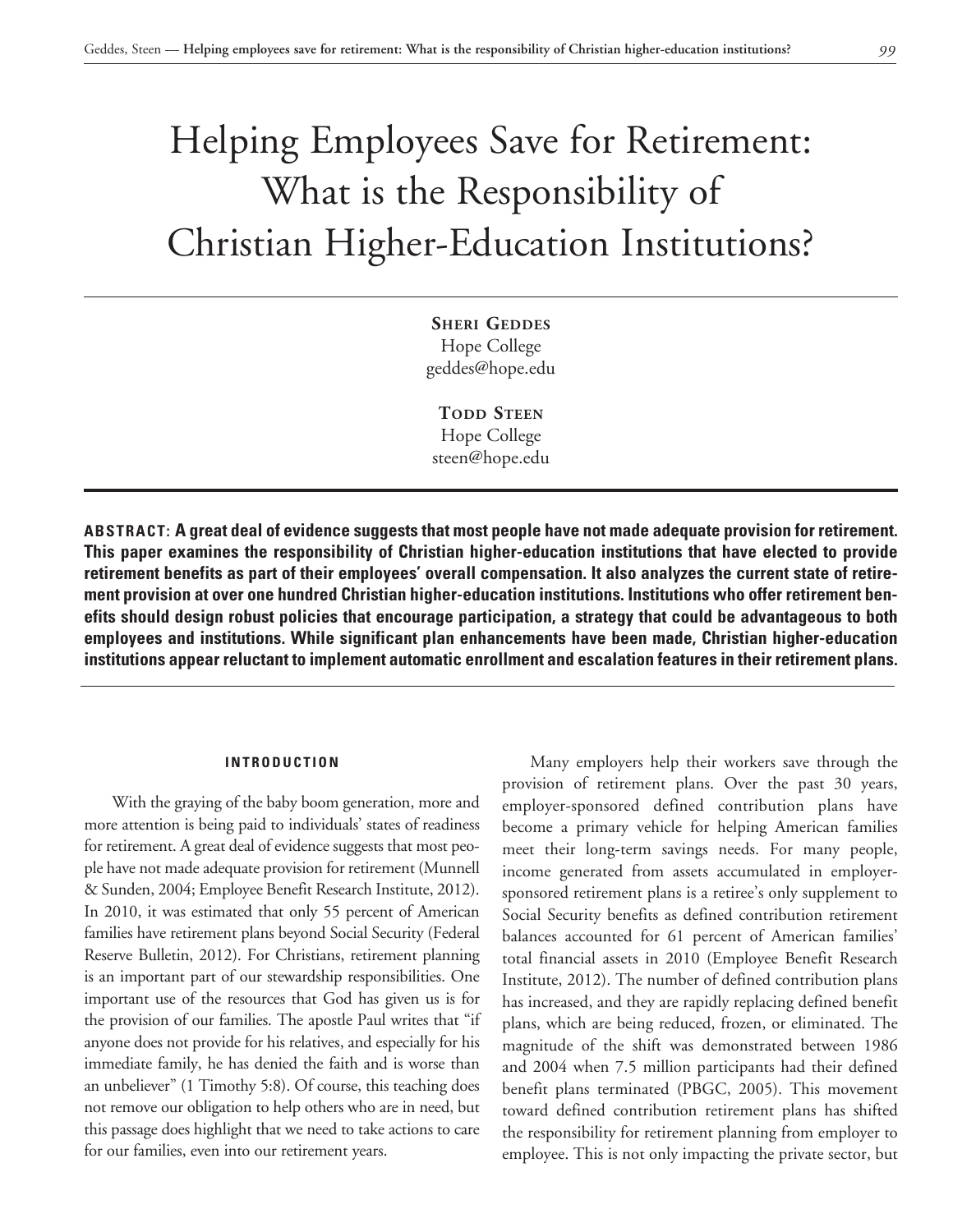recent reforms have also eroded generous public sector pensions, leaving participants unprotected from income losses when retirement safety nets fail. The design of employersponsored retirement plans has serious economic ramifications for both employees and employers.

Faculty and staff at Christian higher-education institutions make many sacrifices compared to employees in other organizations. They often draw lower wages and salaries than comparably skilled and educated workers in secular institutions and in the private sector. Since a firm's contributions to retirement plans are often based on a percentage of earnings, reduced wages can also result in lower retirement savings. We would hope then, that Christian institutions would take the lead in helping their employees find creative ways to prepare for retirement. However, in a review of retirement benefits offered by over one hundred Christian higher-education institutions, we find that this is not always the case.

This paper will examine the biblical basis for retirement savings and some of the responses from institutions of higher education. Although the paper will focus on how Christian higher-education institutions can enable their employees to be faithful stewards, the philosophies discussed in this paper could be relevant to all employers because retirement preparation is a national issue. We also believe that this paper could be of interest to both professors and students who study personal finance, financial management and nonprofit institutions. First, we will review the Biblical basis for savings and outline an employer's responsibility in providing retirement funding. Second, we will examine the current state of retirement preparation and consider the funding challenges of accumulating resources to sustain one's financial needs during retirement. Third, we will review some elements that Christian higher-education institutions could add to their retirement plans to encourage employee participation and outline some potential employer responses. Finally, we will recommend the implementation of some retirement plan elements that employers can implement to encourage the financial stewardship of their employees. This paper will leave to others to discuss the insufficiency of Social Security, the impact that the Affordable Care Act will have on retirement, or private savings such as individual retirement accounts.

# **BIBLICAL BASIS FOR SAVINGS AND EMPLOYER RESPONSIBILITY**

Throughout the Bible, we are told that planning for the future is a necessary and positive activity. In Genesis 41,

Joseph earned fame throughout Egypt and also saved his family by setting aside grain before a coming drought. In the book of Proverbs, the ant is held out as a shining example of a character who "stores its provisions in summer and gathers its food at harvest" (Proverbs 6:8 NIV). In the New Testament (Acts 6), the apostles appointed a group of seven, including Stephen, to help provide for the distribution of food to widows. Although not specifically targeted to saving for the future, this passage indicates the importance of allocating resources wisely to meet various needs. In addition, it suggests that not everyone is skillful at making these decisions, as the apostles were not able to manage this process.

Although saving for retirement is primarily the role of individuals, employers also have responsibilities with regards to their workers — to treat them fairly and to provide just wages. Both Jesus and Paul state that "the worker deserves his wages" (Luke 10:7 and I Timothy 5:18). Even slaves are to be treated justly and fairly, "knowing that you also have a master in heaven" (Colossians 4:1). Jeff Van Duzer writes that the "great narrative" of the Bible suggests that the purpose of a business is "to serve its customers and employees" (Van Duzer, 2010, p. 46). Although employers are not required to, many provide retirement savings as part of an employee's overall compensation package. Once employers decide to provide this benefit, it is their obligation to do this justly and wisely. It can also be in their own interest to do so.

A majority of retirement savings plans offered by Christian higher-education institutions are defined contribution plans. However, a few church denominations still offer defined benefit retirement plans to their employees and extend those benefits to faculty and staff at affiliated higher-education institutions and medical facilities. These plans are often referred to as church plans by the Internal Revenue Service. Church-defined benefit plans generally provide a retirement annuity for a specified period of time. The derived annuity, which is often fully funded by the employer, does not rely on significant employee contributions for retirement security. Employers set aside a large amount of money into investment portfolios and then hire professionals to manage these large asset pools and monitor their risk. The income generated from these assets is used to pay annuities to retired employees. This type of plan does not require extensive financial expertise or elaborate retirement planning on the part of employees. As long as the employer sets aside a sufficient amount of funds and invests them prudently, the risks associated with these retirement benefits rest almost entirely in the hands of the employer.

Defined contribution plans are individual accounts composed of two elements: deferred employee compensation and employer contributions. Employers offering defined contri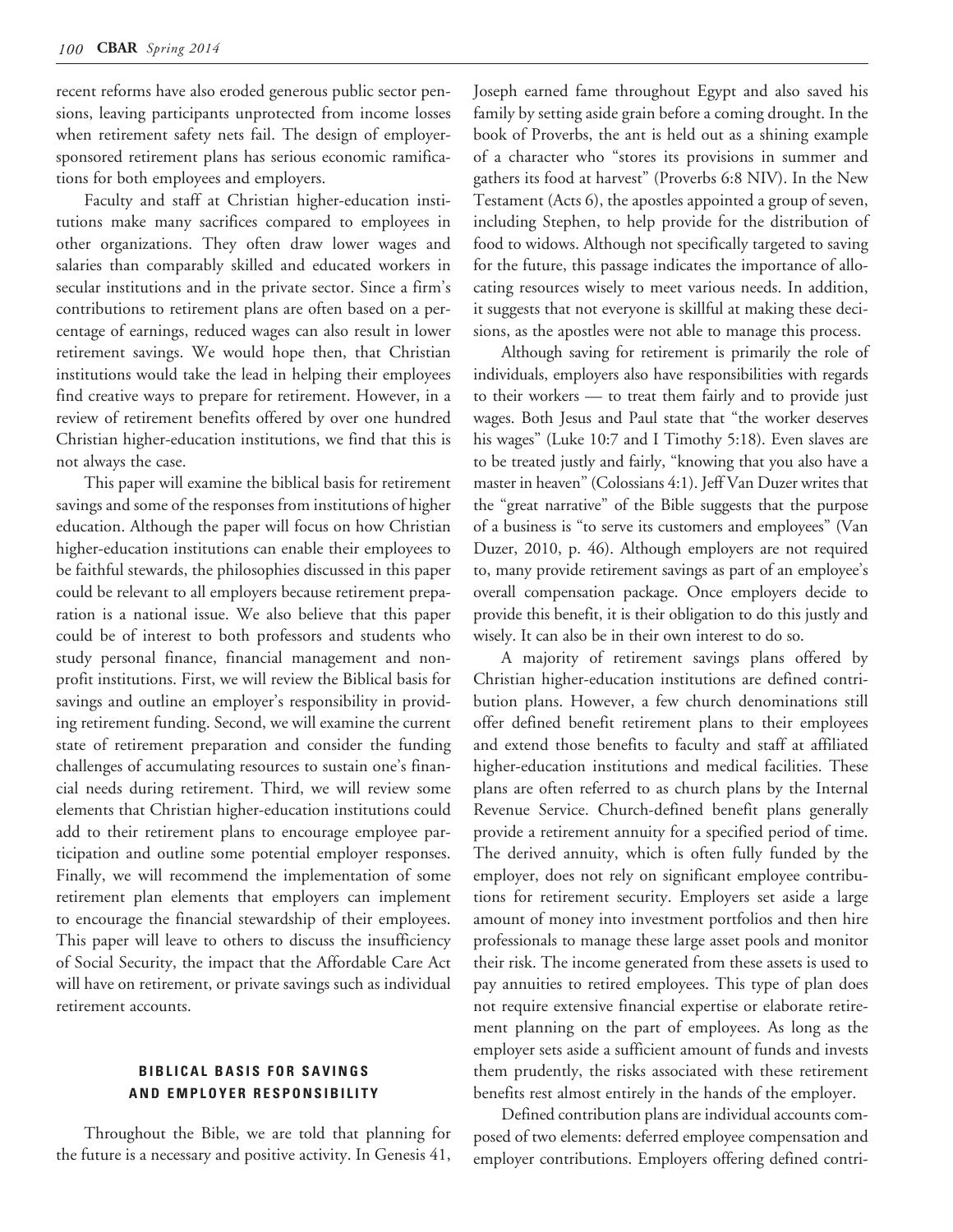bution plans deposit money into the retirement accounts of individual employees; employees are then responsible for managing all retirement elements and risks. Unlike defined benefit plans, an "employer-guaranteed" income stream is not associated with defined contribution retirement plans. Employees are personally responsible for designing their own investment portfolio and calculating the appropriate withdrawal rates to prevent premature exhaustion of retirement assets. Essentially, employees are expected to do themselves what employers did in defined benefit plans: consistently contribute money during their working years to develop a pool of assets large enough to sustain a stream of income for an employee's retirement years.

Retirement plans are a valuable employee benefit, one that generally has a significant impact on the lives of employees and their families. Over the last few years, government regulations concerning these plans have become stricter, with employers being required to provide diversified low-cost investment options in their retirement platforms. Given the growing use of defined contribution plans and the changing regulatory environment, employers who offer retirement benefits as part of an employee's overall compensation package have an obligation to design comprehensive retirement plans and encourage active participation by their employees.

## **FUNDING CHALLENGES**

The historical trend of declining employer-funded retirement plans and the gravitation toward a personal savings model have contributed to the present retirement predicaments facing citizens of the United States. The 23rd annual Retirement Confidence Survey reveals that 49 percent of Americans are either not too confident or not at all confident that they will have enough money for a comfortable retirement and that the percentage of workers, or their spouse, who have saved for retirement has been decreasing since 2009 (Employee Benefit Research Institute, 2013). The study also reveals that less than fifty percent of surveyed households have tried to calculate the amount of financial resources needed in retirement. These results show the magnitude of retirement challenges and reveal that these problems will persist into the future impacting workers, employers, and the nation's economy.<sup>1</sup>

Employers are in a precarious position: Americans are living longer, creating an increased demand for reliable retirement income sources; yet employees lack a sense of urgency or ability to save for long-term needs. Low savings rates might lead to insufficient asset accumulation for employees at Christian higher-education institutions whose

salaries are often below industry norms (since tuition is often the primary source for payment of salaries and benefits). This insufficient asset accumulation might prevent employees from being financially prepared to depart academia when God calls them to another purpose. A study completed in 2011 shows that personal financial issues are a reason that some faculty members will stay in education beyond their normal retirement age (Yakoboski, 2011). As a result, employees' lack of retirement preparation could compound budgetary pressures at Christian institutions that face fragile financial positions.

The number of colleges facing a decline in financial health is increasing. A recent study of 1,700 non-profit higher-education institutions reveals that one-third of the colleges were declining in terms of financial health (Denneen & Dretler, 2012). Financial health is a concern at Christian higher-education institutions who will likely continue to face price-sensitive families who question the value of a college education in a period of time when tuition increases are outpacing inflation. This is also occurring at a time when the U.S. college-age population is decreasing and there is growing competition from online instruction.

With current and foreseeable pressures on Christian higher-education institutions, the need to adequately prepare employees for retirement is substantial. Adequate retirement preparation could reduce the number of employees who decide to work beyond their normal retirement age. Fidelity recently completed a study of attitudes toward retirement of faculty members aged 49-67. The results of the study showed that 74 percent plan to delay their retirement beyond age 65 or are never planning to retire. The two primary reasons cited for the delay were economic and professional in nature. One of the primary economic concerns revealed in the study was a lack of retirement savings (Fidelity, 2013). A similar study by AARP of baby boomers also revealed that 70 percent of survey respondents plan to work beyond their traditional retirement age (AARP, 2010). The responses of both of these studies indicate the scale of the retirement challenges and serve as a warning sign of potential future challenges facing Christian highereducation institutions.

Christian higher-education institutions might encounter adverse financial conditions if a disproportionate number of employees delay retirement beyond age 65, because senior employees typically earn more than their younger counterparts. While senior faculty members are more experienced and provide substantial intangible benefits, their higher salaries will continue to pressure operational budgets at Christian institutions which often spend a significant portion of their tuition dollars on salary related items. In addition to budget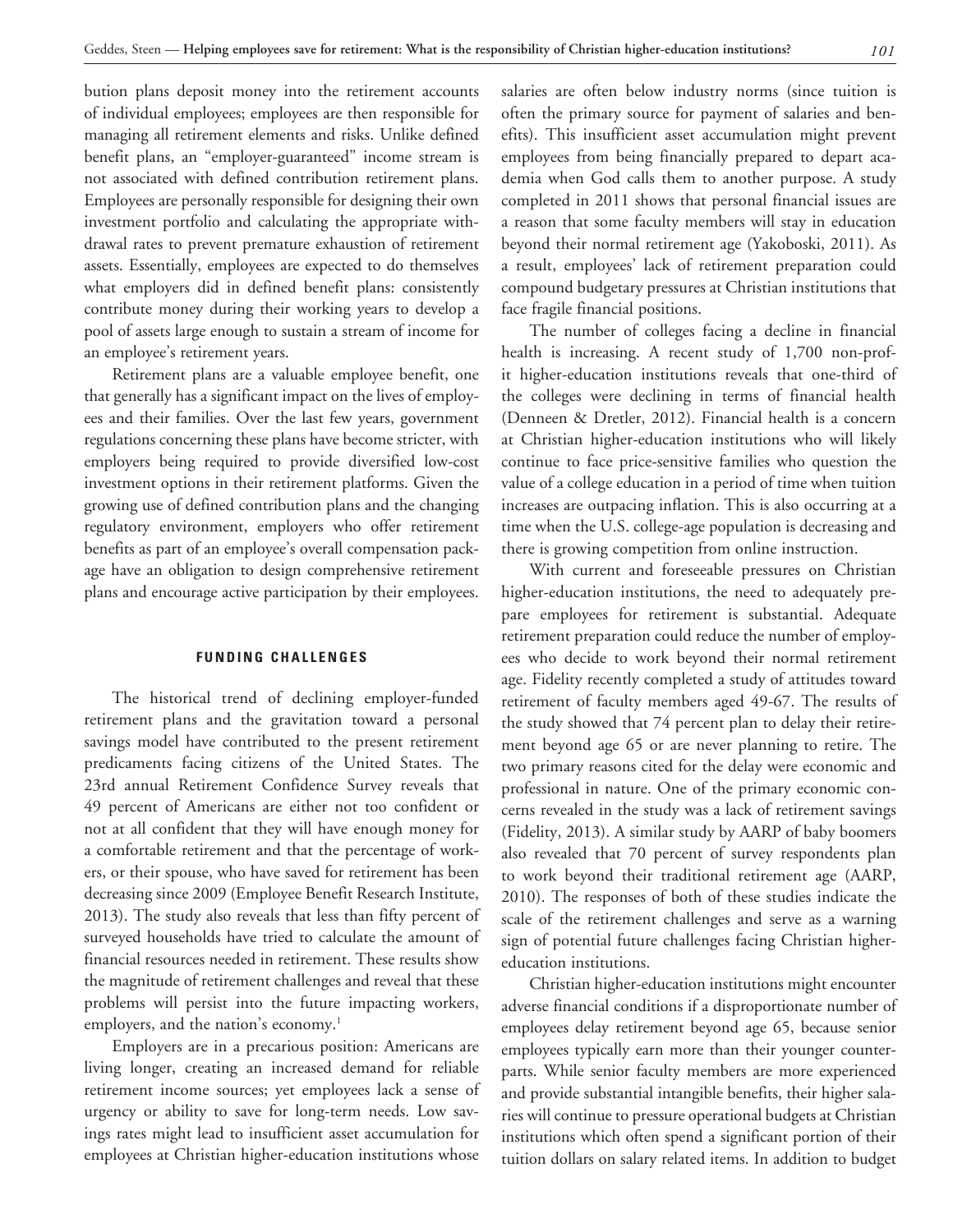pressures, senior faculty members who are financially unable to retire at their normal retirement age create the unintended consequence of preventing the organization from reallocating resources and streamlining operations as technology and globalization increase the demands for skills in some programs and decrease it in others. Thus, higher-education institutions that foresee future financial challenges should consider designing creative retirement plans to help reduce one of the economic barriers cited by some faculty members for delaying retirement — financial preparation.

One essential component needed in helping employees design an adequate retirement plan is estimating the amount of money an employee needs to save every month. Actuarially calculating retirement adequacy is difficult due to many unknown variables such as rising health-care costs, inflation, longevity, and retirement asset returns. In addition, a standard retirement adequacy definition does not exist or is often controversial to Christians. However, to develop a plan, assumptions about future events are necessary. An Aon Hewitt retirement study estimates that a person at age 25 will need to contribute approximately 15 percent of their wages for an adequate retirement. The 15 percent contribution could be comprised of both employee and employer contributions (Aon Hewitt, 2012). The Vanguard Group provides a similar range of 12 to 15 percent. Regardless of the exact figure needed for an adequate retirement, most individuals cannot rely solely on contributions from employers. Many employees with defined contribution retirement plans will need to participate to achieve sufficient retirement savings.

Voluntarily saving money for retirement requires a sacrifice of current consumption which can be difficult. Behavioral economists have written that participants in defined contribution plans often lack self-control or the willpower to increase participation levels (Mullainathan & Thaler, 2000); it is easy to postpone unpleasant tasks (Thaler & Benartzi, 2004). Postponing retirement planning can translate into lower asset balances, leaving individuals with a less-than-optimal retirement income stream. Individuals who start saving early increase the probability of accumulating optimal retirement assets during their working years and of being able to support their family's financial needs during retirement.

### **RETIREMENT PLAN ELEMENTS**

Accumulation of assets is a salient element in defined contribution retirement plans. One option to increase the amount of assets in an individual's retirement account is to

encourage employee participation by adding a retirement plan feature called automatic enrollment to an employer's retirement plan. The adoption of this feature allows an employer to deduct a specified percentage of wages from an employee's paycheck unless the employee opts out of the plan or selects a different deferral percentage. This retirement plan element became feasible when the Pension Protection Act of 2006 was passed. This act provided incentives, in the form of reduced regulation, to those employers who add automatic enrollment elements to their retirement plans. Although workers have the freedom to opt out of the program, the default situation is that employers actively encourage employees to save more for retirement. Elective participation in retirement savings is particularly important for employees who are offered matching contributions by employers. One study indicates that 50 percent of employees are not attaining high enough participation levels to qualify for all of the employer's match (WorldatWork and The American Benefits Institute, 2013). Perhaps the best way to expand participation and increase the number of workers who attain an elective savings level necessary to maximize an employer's retirement match is to add an automatic enrollment element to an employer's retirement plan.

The phenomenon of increased retirement participation through the use of automatic enrollment is already being observed by for-profit organizations. A 2007 study by The Vanguard Group revealed that new employees had higher participation rates when employers had automatic enrollment features in their retirement plans (Nessmith, Utkus & Young, 2007). The study also revealed that participation impacts were most notable for low-wage and young employees. A case study completed by the TIAA-CREF Institute revealed similar results with participation rates increasing from 53 percent to 95 percent after the implementation of auto-enrollment plans (Chambers, Hamilton & Yakoboski, 2011). Employers who design automatic enroll elements into their plan prevent employees from retirement decision avoidance and increase retirement savings participation.

While auto-enrollment features are designed to overcome the perceived inability of participants to voluntarily enroll in employer-sponsored plans, they are occasionally criticized for not equating to increased retirement savings. The criticism revolves around inadequate default savings rates set by employers (Nessmith, Utkus & Young, 2007). To mitigate low initial default rates, automatic escalation features can be designed into retirement plans. Autoescalation features expand participation rates by increasing the percentage of elective salary deferral gradually. Automatic escalation increases are generally processed in the payroll department concurrently with annual merit awards.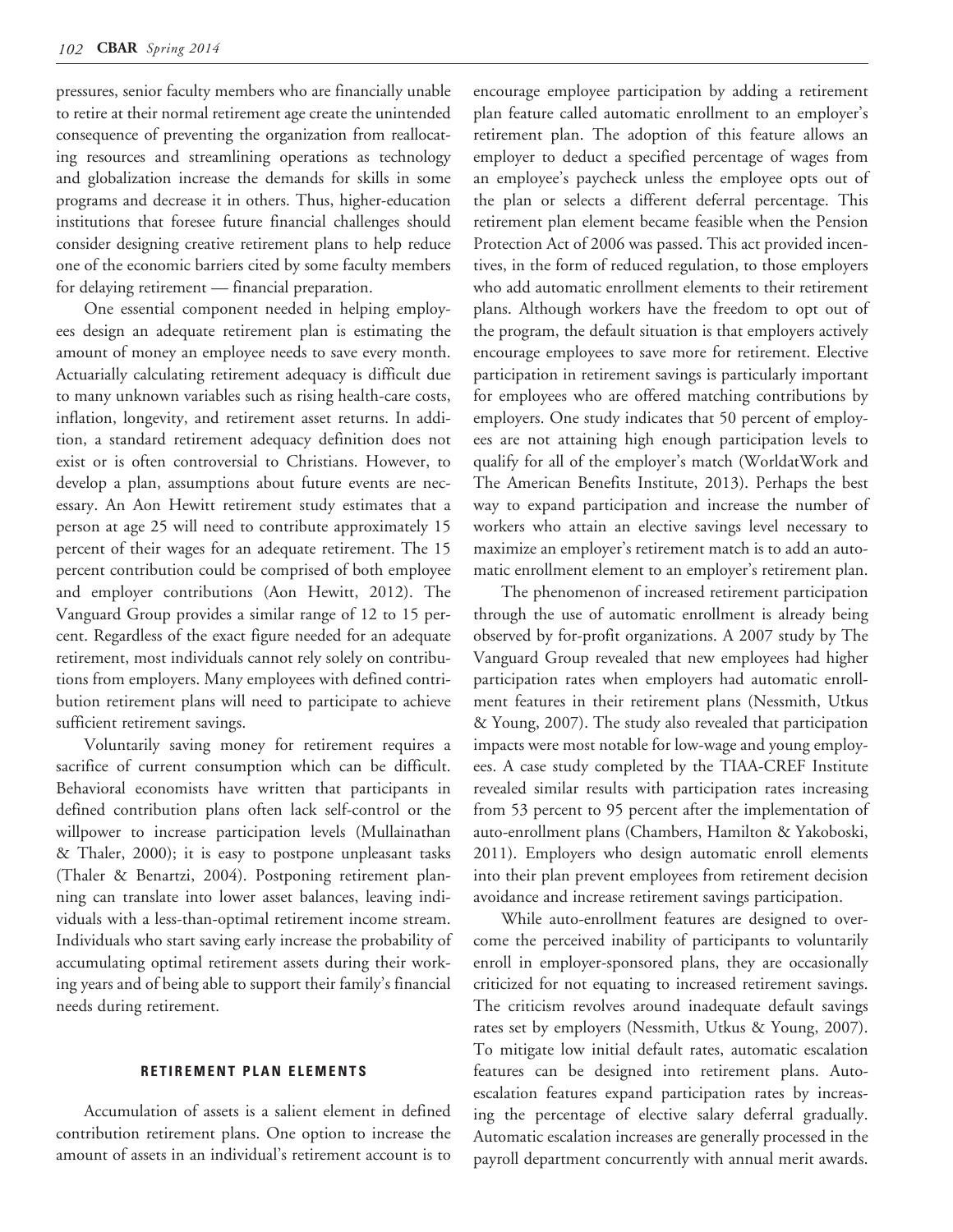This feature helps ensure that an employee's elective contribution toward his or her retirement does not remain at their automatically enrolled rate. Although the use of autoescalation is relatively new, limited tests show that employee participation rates actually increase with usage of these plan elements (Thaler & Benartzi, 2004; Vanguard, 2013).

The benefit of having both automatic enrollment and escalation elements in a retirement plan is significant. Employer-defined automatic enrollment savings rates (usually set at 3 percent) are designed to encourage participation by all employees. Unfortunately, this employer-defined savings rate might be less than optimal for some employees to meet their retirement savings needs. Adding an automatic escalation feature to a retirement plan means that an employee's elective savings rate increases (usually 1 percent) each year. The combination of features appear needed as there is a notable difference in participation rates at taxexempt organizations who offer 403(b) plans compared to for-profit organizations who offer 401(k) plans. The percentage of participants contributing to 401(k) plans are 76 percent (Vanguard, 2013) while the participation rate in 403(b) programs is significantly lower at 66 percent (Benish, 2013). The comprehensive analysis of two behavioral economists concludes that employers need to design plans that "influence people's behavior in order to make their lives longer, healthier, and better" (Thaler & Sunstein, 2008, p. 5). Without adequate retirement preparation, other economists warn of a decline in consumption in retirement (Banks, Blundell & Tanner, 1998). The primary vehicle to retirement consumption beyond the basic insurance levels provided by Social Security appears to be employer-sponsored savings programs.

While defined contribution plans offered by for-profit organizations have been studied and researched extensively (Munnell & Sunden, 2004), less research and attention has been given to tax-exempt organizations who offer 403(b) plans. Thus, in the fall of 2013, a review of retirement benefits summaries of all 116 U.S. members of the Christian Colleges and Universities (CCCU) was completed. Sixtyone of the members did not publicly disclose information

about retirement benefits. Eleven other institutions only stated that a defined contribution retirement plan was available. Of the remaining 45 institutions one school gave employees a choice between a defined benefit and defined contribution retirement plan.

The remaining 44 schools were then broken into four categories. The first category includes institutions that mandate retirement plan participation. In these plans, employees are given a base wage and are required to contribute a portion of their earnings to their own retirement plan. Category two includes institutions that offer elective-only matching contribution plans. Employees in this category must participate to receive any employer retirement benefit. The third category includes institutions with both a matching and non-matching contribution element. Institutions with this type of plan make a general contribution to their employees' retirement account without requiring employee participation but they also offer matching incentives to encourage employee participation. The final category includes institutions with non-matching contribution plans. These institutions provide a contribution to employees' retirement plans without requiring employee participation. The results of this study, which are summarized in Figure 1, reveal that 39 percent of schools make non-matching contributions into employees' retirement plans but do not mandate participation. Sixteen percent of institutions mandate employee participation, while the remaining 45 percent offer matching incentives to encourage employee participation.

Our review of CCCU institutions highlights three important items. First, those institutions providing nonmatching contribution plans, 39 percent, could give employees a false sense of security or provide them with an excuse to ignore their personal responsibility toward their own retirement preparation. Second, none of the 44 institutions currently disclosed their use, if any, of auto-enrollment or escalation elements designed into their retirement plans. Third, 16 percent of institutions mandate employee participation. The primary difference between automatic enrollment and mandatory participation is that mandatory participation is required as a condition of employment. Automatic enroll-

| Mandatory participation plans                                                                             | 7(16%)     |
|-----------------------------------------------------------------------------------------------------------|------------|
| Elective-only matching contribution plans                                                                 | $15(34\%)$ |
| Matching and non-matching contribution plans                                                              | $5(11\%)$  |
| Non-matching contribution plans                                                                           | 17 (39%)   |
| Total CCCU schools offering defined contribution retirement plans and publicly<br>disclosing some details | 44 (100%)  |

**Figure 1: CCCU-Defined Contribution Plan Types**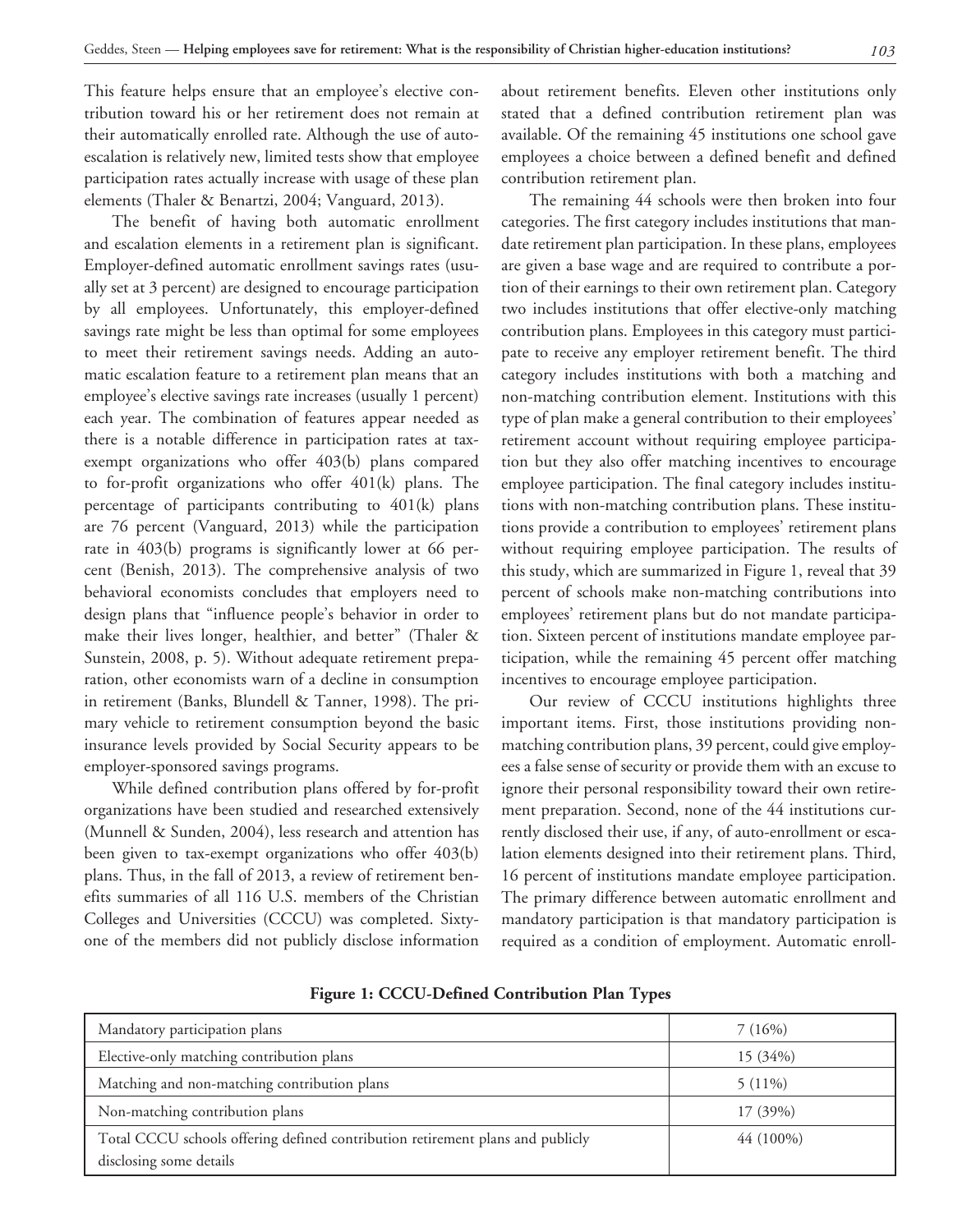ment features are not required as a condition of employment, which provides employees with the freedom to opt out of the plan. Given the more flexible nature of automatic enrollment and escalation features, it would seem that these elements would be preferred to employer mandates. These features provide employees with the flexibility to adjust their retirement planning to unique personal circumstances while forcing them to actively consider the potential impact that a lack of participation could have on their long-term retirement needs when they opt out of the plan.

Potential reasons why employers are not including automatic enrollment or escalation elements into retirement plans might include additional administration costs, such as complex payroll processing, legal expenses associated with revising retirement documents, or fear of further salary reductions by faculty and staff that have already made significant sacrifices compared to employees in other organizations. Below average compensation could be a significant concern, but research studies have shown that adding these two features in retirement plans will significantly improve participation levels of low-income workers (Vanderhei, 2007). However, concerns regarding administrative processing complexities might be short-sighted, having long-term negative financial implications on the institution. A failure to encourage employees to meaningfully participate and accept ownership of their retirement financial future could cause retirement delays. Delayed retirements could equate to financial stress for institutions as aging employees consume a larger percent of the institution's limited resources.

Beyond helping employees save for retirement, adding auto-enrollment and escalation features could decrease the institutional costs associated with operating retirement plans. Institutions with large retirement asset balances often receive preferential administration fees compared to institutions with low retirement assets balances. Utilizing autoenrollment and escalation features is one way to grow plan assets translating into lower retirement plan operating fees for the institution.

#### **RETIREMENT ELEMENTS RECOMMENDED**

Although employers are not obligated to provide retirement benefits, employers who offer defined contribution retirement plans as part of an employee's overall compensation have an obligation to design robust and responsible plans. Adding automatic enrollment and escalation features into their retirement plans will help employees be better stewards of the resources that God is currently giving them. These two elements are especially helpful to

employees who do not have the sophisticated financial skills or self-discipline to manage this complex process.

There are three potential strategies for putting automatic enrollment into a retirement plan. The first strategy would be to auto-enroll only new employees. This would minimize the amount of processing necessary in the human resources department, but the participation increases would impact only a small segment of the workforce. A second strategy would be to have all employees go through a one-time auto-enrollment process at the beginning of a new calendar or fiscal year. This strategy would maximize participation across the institution at one point. However, this one-time automatic enrollment process could have a significant short-term impact on staffing in the human resources department. A third strategy would be to go through an annual auto-enrollment process. The benefit of the third strategy would be to get employees, who might have previously chosen to opt out, to participate. The third strategy would ensure that employees reevaluate their financial circumstances annually and forces them to consider the impact of their choices on retirement preparation. Regardless of the auto-enrollment strategy selected, this feature encourages employee participation and reinforces retirement ownership. Although automatic and escalation features might not be helpful to all employees, it could be beneficial to the cohort of employees who often postpone making difficult decisions.

### **CONCLUSION**

This paper examines the responsibility of Christian higher-education institutions with regard to retirement funding for their employees and also examines some preliminary data on their actual behavior. The percentage of Americans who are responsible for accumulating sufficient assets to meet their life cycle financial needs is increasing, and the partnership between employer and employee has never been more critical. Designing elements into retirement plans that increase participation rates (such as automatic enrollment and escalation elements) could have a positive long-term impact on both Christian colleges and their employees. Plan elements that increase participation merit consideration as low participation in retirement plans might translate into financial stress for both employers and employees if workers are financially forced to continue working beyond their normal retirement age.

Data based on a review of CCCU institutions show that Christian colleges may be "behind the curve" when it comes to implementing such plans. Although it is not